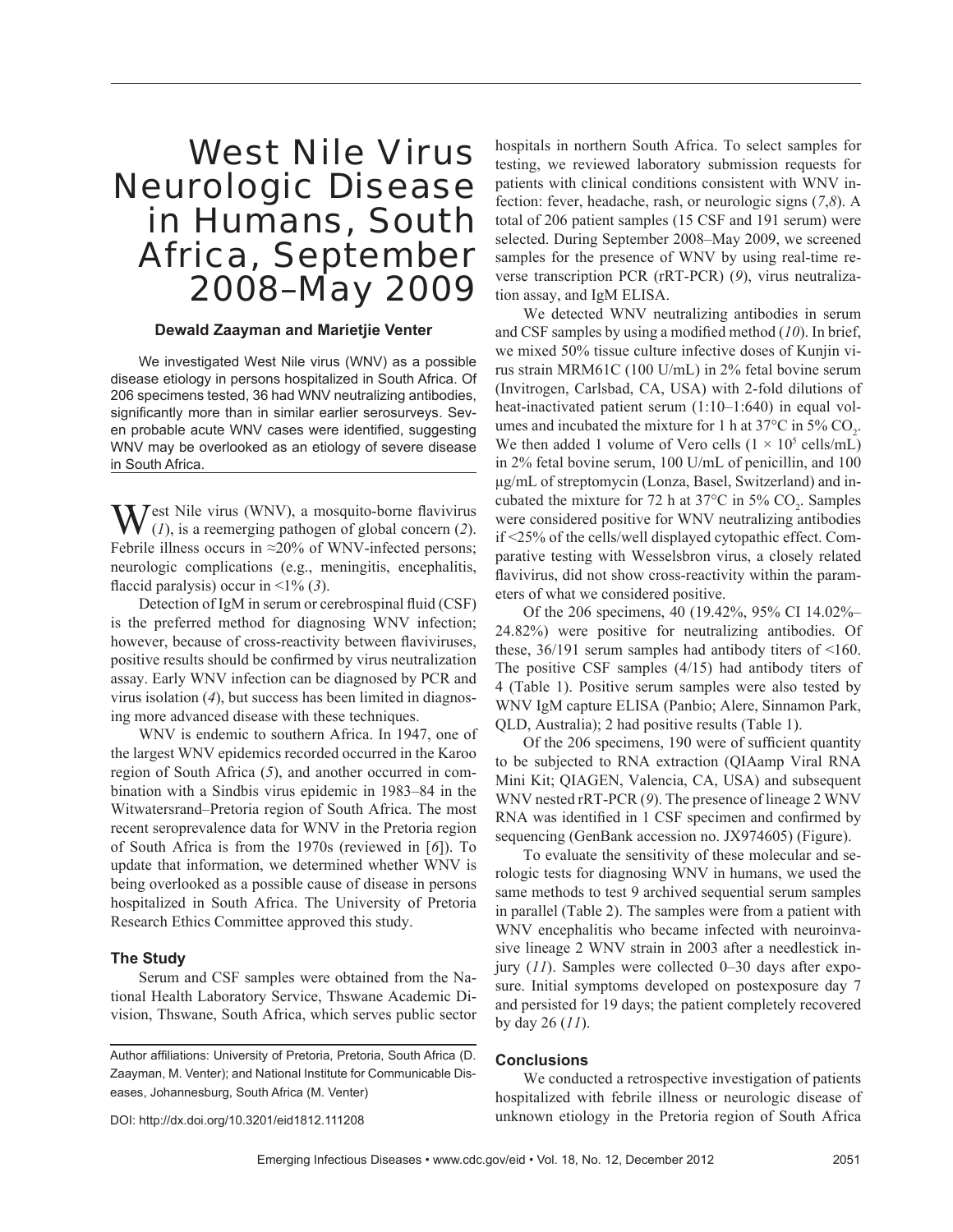### **DISPATCHES**

|                 | Date sample | Patient age, | Sample     | WNV antigen/antibody test |     |            |                                                |  |
|-----------------|-------------|--------------|------------|---------------------------|-----|------------|------------------------------------------------|--|
| Sample no.      | collected   | $V$ /sex     | type       | AN (titer)                | lgM | <b>PCR</b> | Clinical information                           |  |
| 4562            | 2008 Nov    | 45/M         | <b>CSF</b> | Pos $(4)$                 |     |            | Suspected HIV encephalopathy or PML, TPHA      |  |
|                 |             |              |            |                           |     |            | neg, HIV neg, paraparesis                      |  |
| 6208            | 2008 Nov    | 35/F         | <b>CSF</b> | Pos $(4)$                 |     |            | Hepatomegaly, lymphadenopathy, fever,          |  |
|                 |             |              |            |                           |     |            | vomiting, epigastric pain, EBV IgM neg, EBV    |  |
|                 |             |              |            |                           |     |            | IgG pos, malaria neg, hepatitis neg            |  |
| 8785            | 2009 Jan    | 36/M         | <b>CSF</b> | Pos $(4)$                 |     |            | Acute paresis of lower limbs, delirium, HSV-1  |  |
|                 |             |              |            |                           |     |            | and HSV-2 neg (PCR), HTLV-1 neg, TPHA neg      |  |
| 3111            | 2009 Feb    | 5/M          | <b>CSF</b> | Pos $(4)$                 |     |            | Meningitis, enterovirus pos (PCR)              |  |
| 0269            | 2009 Apr    | 11/M         | Serum      | Pos (40)                  | Pos | Neg        | Rash, fever, <i>Brucella</i> neg (PCR),        |  |
|                 |             |              |            |                           |     |            | coxsackieviruses B1-B6 neg, CMV IgM neg,       |  |
|                 |             |              |            |                           |     |            | CMV IgG pos                                    |  |
| 0312            | 2009 Apr    | 26/M         | Serum      | Pos (80)                  | Pos | Neg        | Severe headache, fever, suspected              |  |
|                 |             |              |            |                           |     |            | enterovirus, coxsackieviruses B1-B5 neg.       |  |
|                 |             |              |            |                           |     |            | Rickettsia conorii neg, EBV IgM neg            |  |
| <b>SAH 5238</b> | 2008 Oct    | 2/M          | <b>CSF</b> | Neg                       | Neg | Pos        | Decreased level of consciousness, rash, fever, |  |
|                 |             |              |            |                           |     |            | meningitis, measles neg, mumps neg             |  |

Table 1. Characteristics and clinical information for 7 acutely ill patients with WNV infection, South Africa\*

\*WNV, West Nile virus; AN, antibody neutralization; CSF, cerebrospinal fluid; pos, positive; –, insufficient sample for testing; PML, progressive multifocal leukoencephalopathy; TPHA, *Treponema pallidum* hemagglutination assay; neg, negative; EBV, Epstein-Barr virus; HSV-1 and -2, herpes simplex virus types 1 and 2; HTLV, human T-lymphotropic virus; CMV, cytomegalovirus.

to determine whether some of the cases could be ascribed to WNV infection. Evidence of acute WNV infection was identified in samples for 7 patients (Table 1). For 2 of the patients, WNV infection was identified by the presence of IgM and neutralizing antibodies in serum samples; these patients had been hospitalized for febrile illness. For the other 5 patients, infection was identified by a WNV–positive (by PCR) CSF sample (1 patient) and by the presence of neutralizing antibodies in CSF samples (4 patients); these patients had been hospitalized for neurologic signs and symptoms.

The 4 patients with neutralizing antibodies in CSF all had severe neurologic complications (Table 1). Samples



from these patients were insufficient for performing IgM testing; thus, WNV infection cannot be definitively determined. However, the presence of WNV neutralizing antibody in CSF samples plus acute clinical signs and symptoms of WNV infection provide a high index of suspicion for WNV infection in these patients. Factors such as increased blood–brain barrier permeability and the persistence of WNV antibodies long after infection may also serve as explanations for the presence of neutralizing antibodies in their CSF.

Nested rRT-PCR results and phylogenetic analysis confirmed the presence of lineage 2 WNV in the CSF sample from 1 patient (Figure); sequencing showed that the

Figure. Maximum-likelihood tree of an ≈200-bp fragment of the nonstructural 5 gene of a reverse transcription PCR– positive West Nile virus (WNV) specimen SAH5238/08 (GenBank accession no. JX974605; black diamond) isolated from a human in South Africa in 2008. The tree shows the relationship of the strain to representative sequences of 5 WNV lineages, including 5 WNV lineage 2 strains isolated from horses in South Africa in 2008 (*15*). The scale bar indicates nucleotide substitutions per site. Bootstrap statistics of >70% are indicated on the tree branches. WNV strains (accession numbers): B956 (AY532665), SA381/00 (EF429199), SA93/01 (EF429198), SPU116/89 (EF429197), Goshawk-Hungary/04 (DQ116961), H442 (EF429200), Sarafend (AY688948), Madagascar AnMg798 (DQ176636), HS123/08 (FJ464376), HS101/08 (FJ464378), SAE126/08 (FJ464379), SAE134/08 (FJ464380), HS125/08 (FJ464377), Rabensburg97103 (AY765264), LEIV-Krnd88-190 (AY277251), Kunjin (D00246), Egypt101 (AF260968), EthAn4766 (AY603654), Italy1998 (AF404757), Goose-Hungary/03 (DQ118127), NY385-99 (EF571854), TX2002 (DQ164205), Mexico2003 (AY660002), IND804994 (DQ256376), Japanese encephalitis ( HM228921).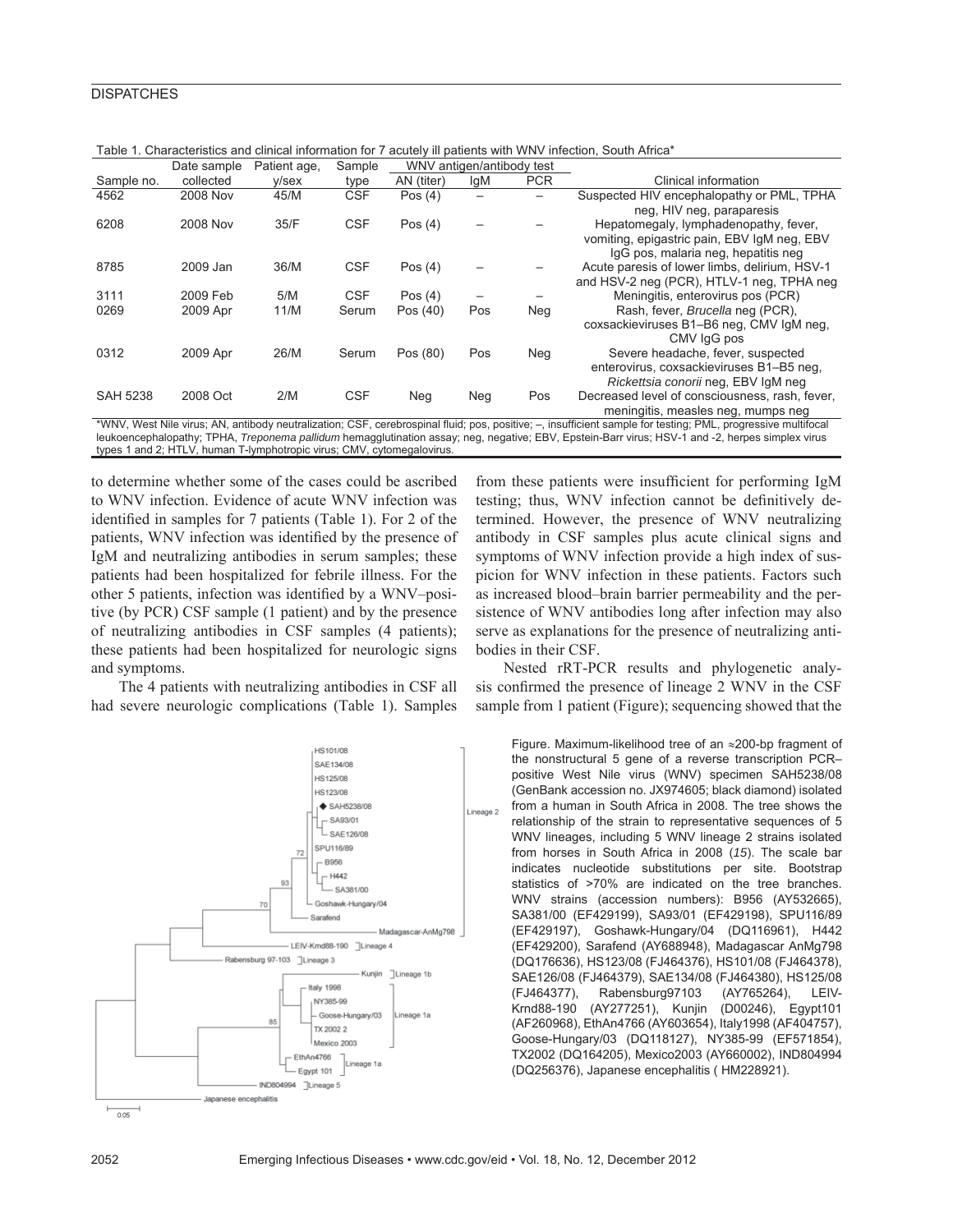|                                           | Table 2. Results of a time-trial experiment with serum samples |
|-------------------------------------------|----------------------------------------------------------------|
| from a WNV-infected person, South Africa* |                                                                |

| Days after      | lgM                | Neutralization |                   |
|-----------------|--------------------|----------------|-------------------|
| exposure to WNV | ELISA <sup>+</sup> | assay (titer)  | <b>Nested PCR</b> |
| $\Omega$        | Neg                | Neg            | Neg               |
| 8               | Neg                | Neg            | Pos               |
| 9               | Neg                | Neg            | Pos               |
| 10              | Neg                | Neg            | Neg               |
| 11              | Neg                | Neg            | Neg               |
| 13              | Neg                | Pos (20)       | Neg               |
| 16              | Pos                | Pos (40)       | Neg               |
| 26              | Pos                | Pos (40)       | Neg               |
| 30              | Pos                | Pos (80)       | Neg               |

virus is closely related to 2 neuroinvasive WNV lineage 2 strains identified in South Africa (11,12) (Table 1). The low rate of PCR-positive cases was not entirely unexpected and may be explained by 2 factors: 1) PCR has limited success for detecting arboviruses because CSF contains low levels of virus and arbovirus-associated viremia is brief (*13*), and 2) false-negative test results may occur if samples are not properly stored to protect the integrity of potential viral RNA.

To evaluate the sensitivity of the 3 diagnostic methods used in our study, we conducted a time-trial experiment by using retrospective serum samples from a patient in whom WNV meningoencephalitis developed after a needlestick injury (*11*). Early samples (postexposure days 8 and 9) were positive for WNV by rRT-PCR only. Results for samples obtained  $\geq$ 13 and  $\geq$ 16 days after exposure were positive by neutralization assays and IgM ELISA, respectively (Table 2). Experiments with horses have indicated that WNV neutralizing antibody assays show a positive result earlier than IgM ELISAs; the reasons for this are undetermined (*14*). Although our time-trial experiment reflects findings from only 1 patient and should ideally be performed on a cohort, the results, considered with those from the studies in horses (*14*), may imply that some cases of WNV infection in humans and animals may be missed if IgM ELISA is the only serologic test used.

Using virus neutralization assays, we identified the presence of WNV antibodies in 36/204 serum samples from patients with febrile and neurologic illness in South Africa. This finding indicates that the patients were exposed to WNV. In addition, results were negative for the patients in our study who were tested for herpes simplex virus types 1 and 2, measles, mumps, and enteroviruses, and no other etiologic agent was found. Thus, infection with WNV should be included in the differential diagnosis of patients in this region with neurologic disease, especially considering the frequent detection of severe neurologic disease in horses in the region (*15*).

Our findings confirm that WNV is being overlooked as a cause of severe neurologic disease in South Africa, and they suggest a need for increased clinical awareness, enhanced prospective surveillance, and a more current serosurvey of WNV infection in humans. PCR may be a useful diagnostic method during early infection, but after seroconversion has taken place, serologic tests (e.g., IgM ELISA in conjunction with virus neutralization) are more likely to yield accurate results.

#### **Acknowledgment**

We gratefully acknowledge Marianne Wolfaardt for technical assistance provided during optimization of the West Nile virus neutralization test.

This study was funded by the National Research Foundation and the National Health Laboratory Services.

Mr Zaayman is pursuing a PhD degree in the Zoonosis Unit, Department of Medical Virology, University of Pretoria. He is conducting research on the development and application of molecular and immunological tools for the differential diagnosis of West Nile virus in South Africa.

Prof Venter is head of the Zoonoses Research Unit in the Department of Medical Virology, University of Pretoria, Pretoria, South Africa, and head of the Center of Respiratory Diseases and Meningitis, National Institute for Communicable Diseases, Sandringham, South Africa. Her primary research interests are arboviruses and their association with neurological diseases in humans and animals in Africa and viral causes of severe acute respiratory infections.

#### **References**

- 1. Asnis DS, Conetta R, Teixeira AA, Waldman G, Sampson BA. The West Nile virus outbreak of 1999 in New York: the Flushing Hospital experience. Clin Infect Dis. 2000;30:413–8. http://dx.doi. org/10.1086/313737
- 2. Lanciotti RS, Roehrig JT, Deubel V, Smith J, Parker M, Steele K, et al. Origin of the West Nile virus responsible for an outbreak of encephalitis in the northeastern United States. Science. 1999;286:2333–7. http://dx.doi.org/10.1126/science.286.5448.2333
- 3. Kulasekera VL, Kramer L, Nasci RS, Mostashari F, Cherry B, Trock SC, et al. West Nile virus infection in mosquitoes, birds, horses, and humans, Staten Island, New York, 2000. Emerg Infect Dis. 2001;7:722–5.
- 4. Sampathkumar P. West Nile virus: epidemiology, clinical presentation, diagnosis, and prevention. Mayo Clin Proc. 2003;78:1137–44. http://dx.doi.org/10.4065/78.9.1137
- 5. McIntosh BM, Jupp PG. Epidemics of West Nile and Sindbis viruses in South Africa with *Culex (Culex) univittatus* Theobald as vector. S Afr J Sci. 1976;72:295–300.
- 6. Jupp PG. The ecology of West Nile virus in South Africa and the occurrence of outbreaks in humans. Ann N Y Acad Sci. 2001;951:143– 52. http://dx.doi.org/10.1111/j.1749-6632.2001.tb02692.x
- 7. Hayes EB, Sejvar JJ, Zaki SR, Lanciotti RS, Bode AV, Campbell GL. Virology, pathology, and clinical manifestations of West Nile virus disease. Emerg Infect Dis. 2005;11:1174–9. http://dx.doi. org/10.3201/eid1108.050289b
- 8. Iwamoto M, Jernigan DB, Guasch A, Trepka MJ, Blackmore CG, Hellinger WC, et al. Transmission of West Nile virus from an organ donor to four transplant recipients. N Engl J Med. 2003;348:2196– 203. http://dx.doi.org/10.1056/NEJMoa022987